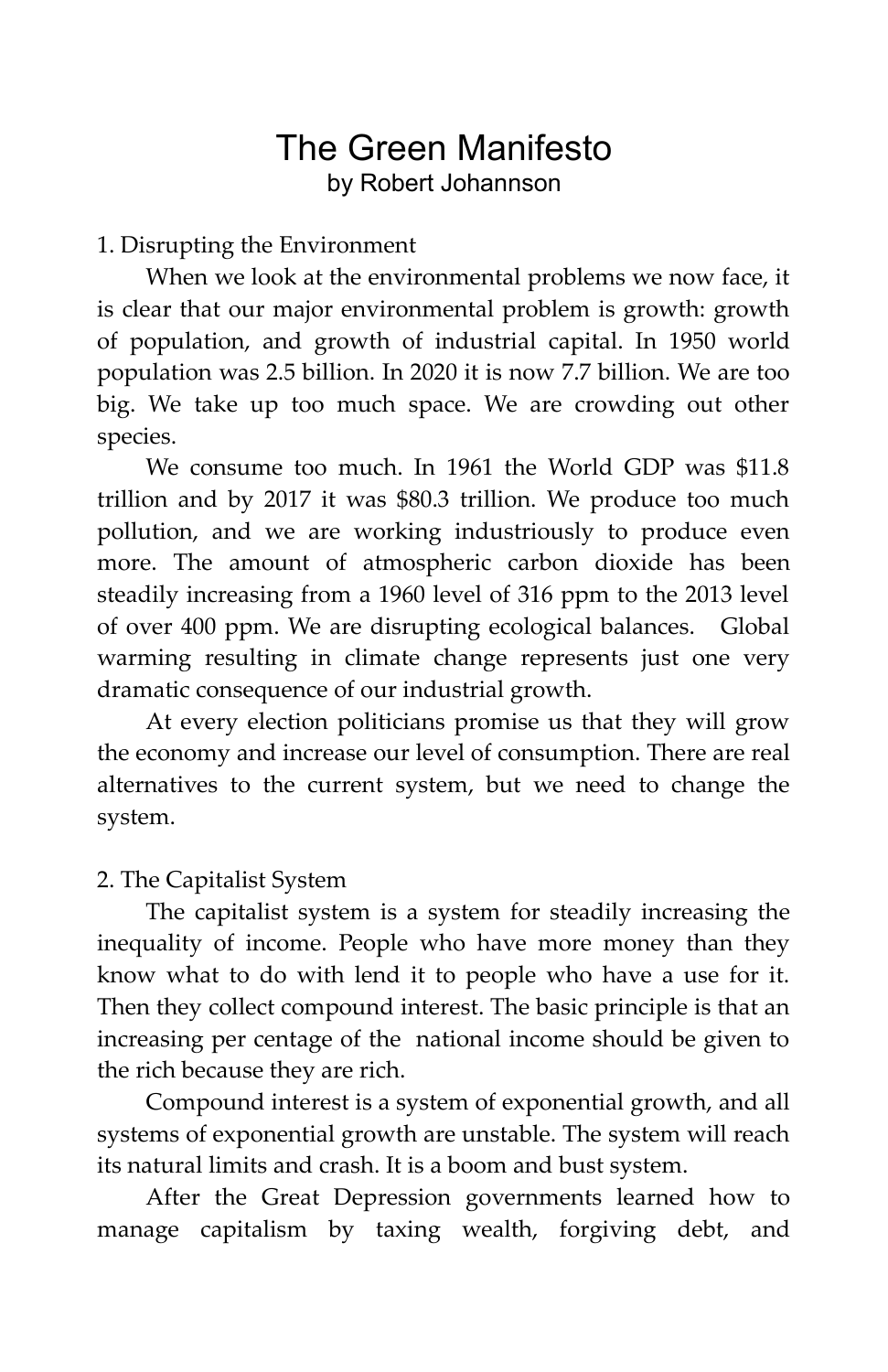controlling interest rates. They created a steady growth in consumption. Our environmental problems continue to get worse.

## 3. Corporate Capitalism

The Capitalist corporation is defined as owned by the stockholders. The employees are serfs of the corporations which are bought and sold on the stock market. As a result the capitalist corporation has one concern: profit. The interests of the other stakeholders: employees, creditors, suppliers, the local community and the environment can all be sacrificed for the sake of higher profits for the stockholders. As long as our economy is dominated by stockholder companies we will continue to destroy our environment.

Corporations can also make a profit by increasing efficiency, in other words, producing more product with fewer workers. The result is a steadily increasing unemployment. This unemployment then leads to demands by the workers for more growth to provide more jobs. Politicians feel compelled to grow the economy.

It is possible for us to change our laws of incorporation and to transform the capitalist corporation by removing corporations from the market, and replacing corporate serfdoms with corporations driven by social mission and measuring their results for all the stakeholders and not just the shareholders.

#### 4. The Free Market System

The Free Market is a system for distributing social production according to wealth. In a free market the person with the most money has the most power. In a free market the rich live in mansions and the poor are homeless. Similarly in a free market the rich feast and the poor starve. It creates free market genocides like the Irish famine, and the 5% drop in the Russian population with the economic "reforms" of Boris Yeltsin.

As capitalism increases the inequality of income by redistributing wealth to the richest, the free market increases the inequality of distribution.by excluding the poorest from the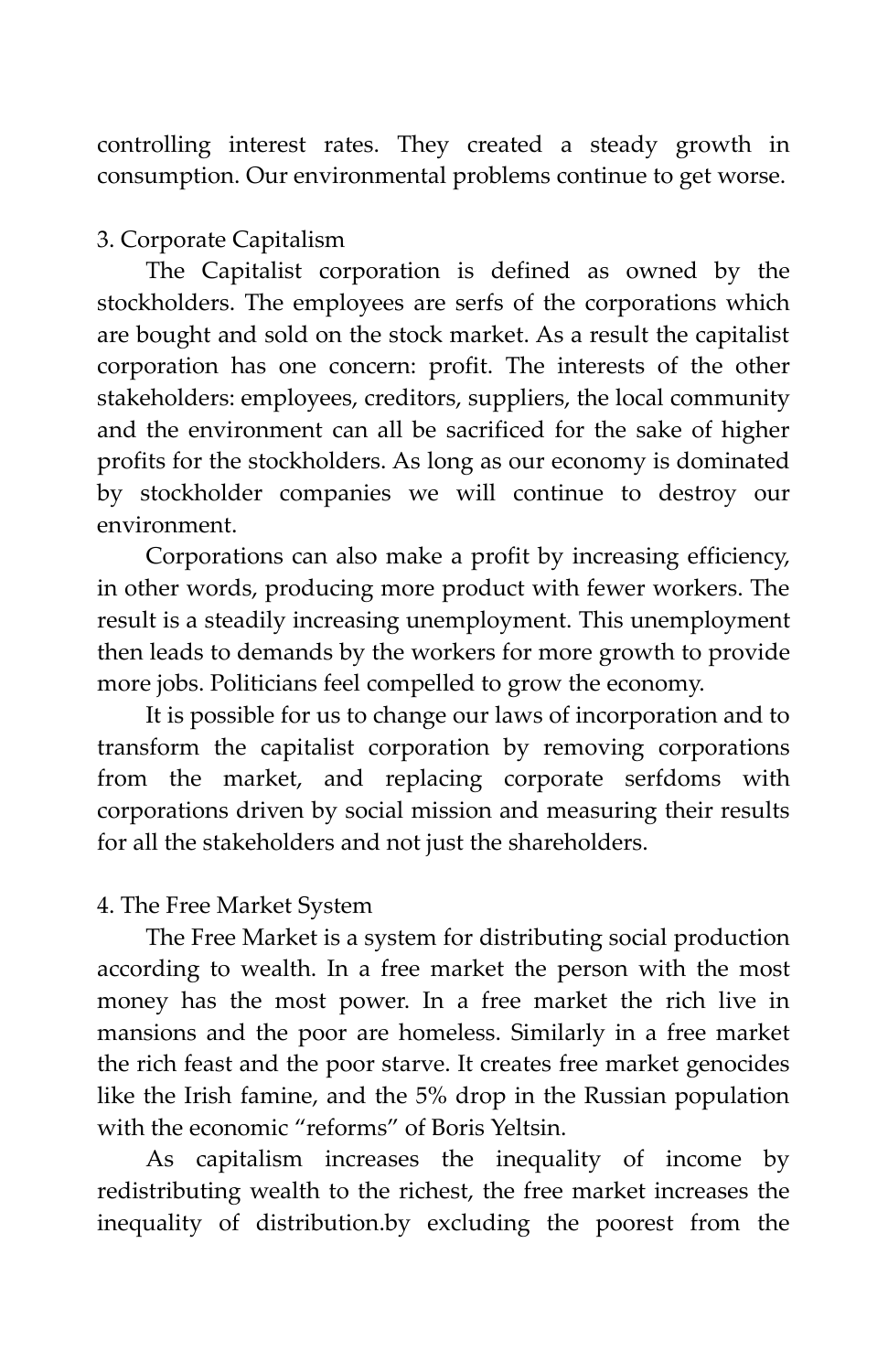market. As it creates massive inequality and insecurity, the poor and the unemployed demand jobs, and economic growth. Unless we provide every citizen with a guaranteed adequate income, and an egalitarian provision of basic social services like education and health care, the drive for growth will continue to destroy the environment.

#### 5. The Politics of Growth

Our political parties believe that the purpose of government is maximizing consumption and that capitalism and the free market are the best ways to do that. They are dedicated to neoliberal ideologies of recreating nineteenth century inequality and predator capitalism by the worship of the market mechanism. They will continue to destroy the environment unless we look at the economy in a different way.

#### 6. The Economy:

Our materialistic worldview looks at the purpose of an economy as consumption, and a better economy is achieved by higher levels of consumption. As long as our economy is focused on maximizing consumption by growing the GDP then the economy will consume our environment. We need to look at the economy in an organic way. The purpose of an economy is to fulfill human needs for food, housing, and clothing. At the moment we have an economy with homelessness and hunger. It is a failed economy. We need to measure our economy by its ability to meet these human needs, and not by our GDP. We need to focus our economic measurements on health, not wealth.

# 7. The Politics of a Steady State

Instead of looking at our society as a collection of individuals each trying to maximize consumption, we need to look at our society as an organic whole seeking health.

Health can be understood as the effective functioning of the different parts of the society. The anthropologist Edward T. Hall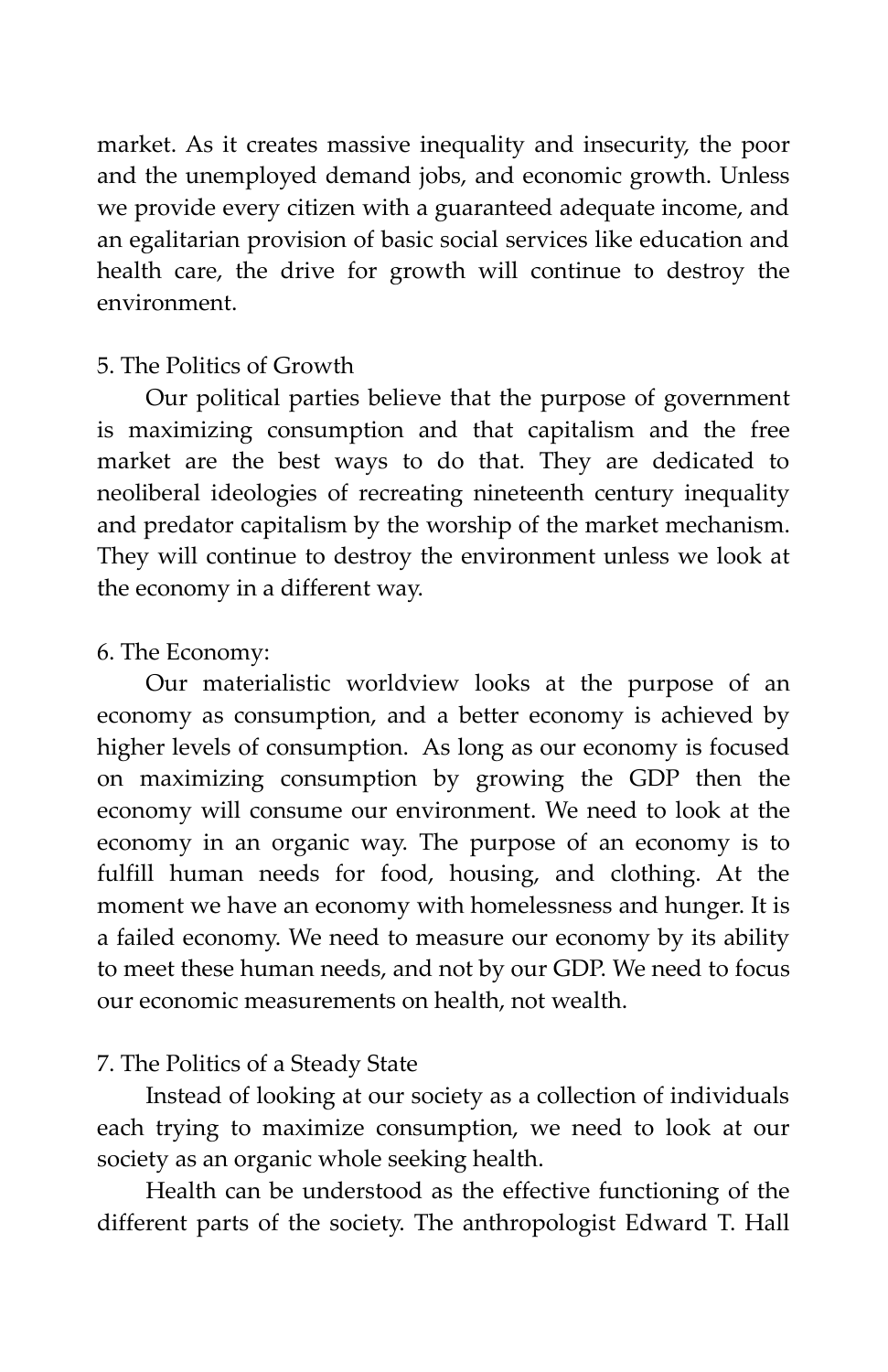identified ten basic biological functions of a society: communication, organization, economy, reproduction, space, time, play, learning, defense (health), technology.

The United Nations has been working on developing ways of looking at social health. We can see that some of Hall's functions form part of their approach. For example the Millenium Development Goals:

Social Organization: MDG 3. Promote gender equality and empower women. MDG 8. A global partnership for development.

Economy: MDG 1. Eradicate extreme poverty and hunger

Reproduction: MDG 4. Reduce child mortality. MDG 5. Improve maternal health.

Education: MDG 2. Achieve universal primary education.

Health care: MDG 6. Combat HIV/AIDS, malaria and other diseases.

Technology: MDG 7. Ensure environmental sustainability.

The United Nations has even attempted to get a measurement of social health with the Inequality-adjusted Human Development Index. The IHDI measures the health of basic social functions:

Social organization is measured by inequality

the Economy is measured by per capita GDP

Education is measured by years of schooling

the health of the members is measured by life expectancy which could also be considered a measure of personal safety.

8. Worldview: From Materialism to Holism

In order for us to make the shift from looking at society as a mechanism to looking at society as a biological system, we have to make a change in the way we look at reality.

Materialism teaches that only matter and energy are objectively real. Therefore things like ideas, conversations, values, and decisions can all be reduced to deterministic mechanisms or random chance. Thus objective reality is seen as just a machine, and living things are just more complicated machines.

Therefore because we think, and feel and make decisions we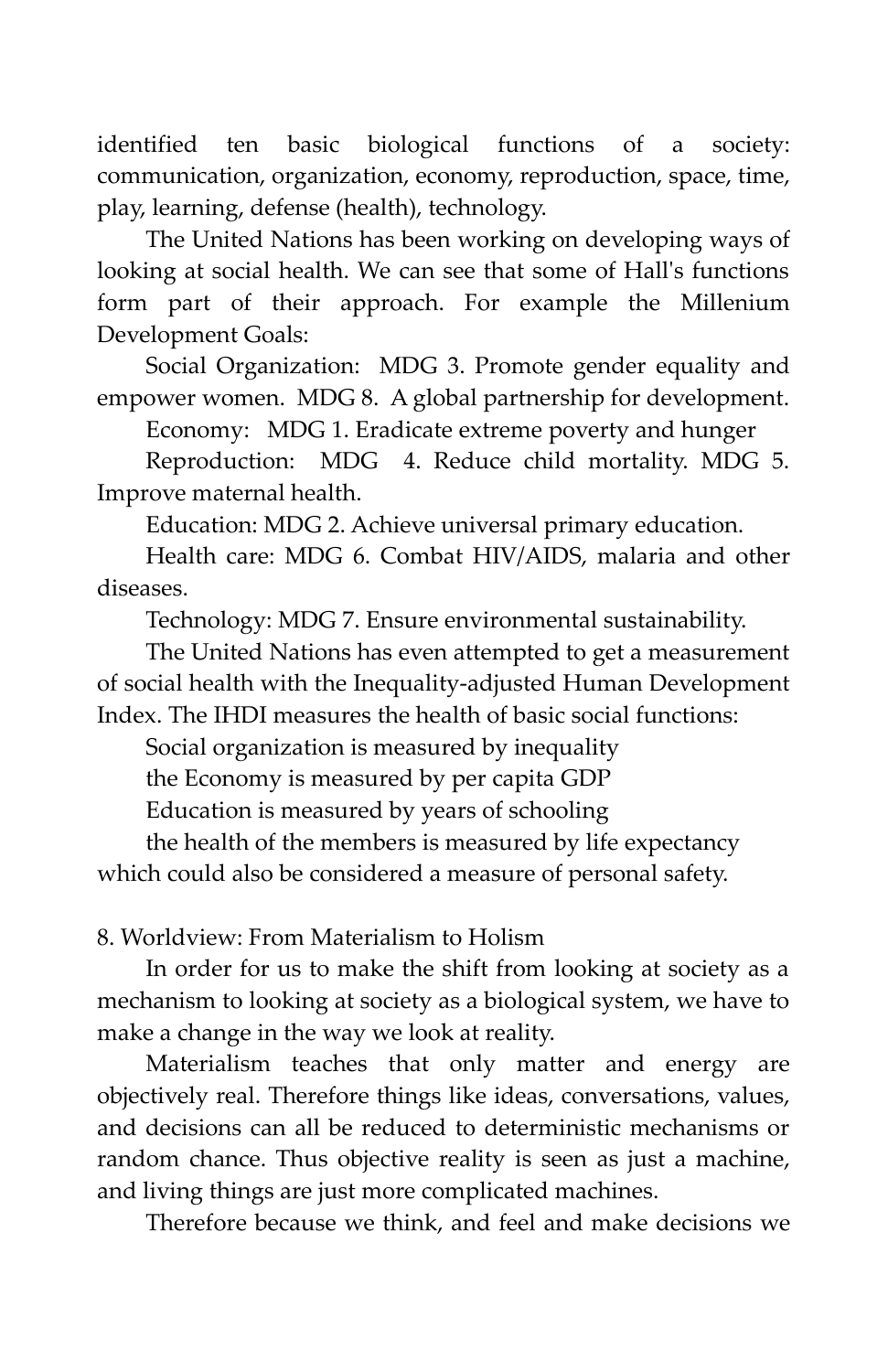do not feel part of objective reality. We think we are observing the environment as outside observers.

Because in materialism only matter and energy are real, there is no society, and no responsibility for the environment. There are only individuals and each individual seeks their own interest. In materialistic individualism the only valid morality is the end justifies the means.

Since, in materialism, the environment is only a machine we can replace the environment with our own better machines. We can build space ship earth, and replace the sky with steel plates. And if we destroy the environment on earth we can get in our space ship and go to another planet.

The alternative to materialism is holism. Holism recognizes the reality of ideas, decisions and communication as well as matter and energy. Matter and energy are the media of information and communication, while information and communication control matter and energy. In holism control systems are information systems and they are run by ideas. Thus society, and the ecosystem, and Gaia are control systems that operate by information and communication in order to maintain core values.

Just as the family is a biological whole of which we are a part, so society and the ecosystem are wholes of which we are a part. The individual finds meaning in relationship. If you ask someone who they are they will tell you about their relationships.

Holism means seeing the world as a web of life where we belong. A holistic worldview allows us to see our society as a biological ecosystem of which we are a part. We are not simply isolated individuals; we are members of a larger reality; and we have responsibilities beyond our individual interests. To use our social position for our own enrichment while destroying the environment is corruption. We are responsible for the health of our ecosystem.